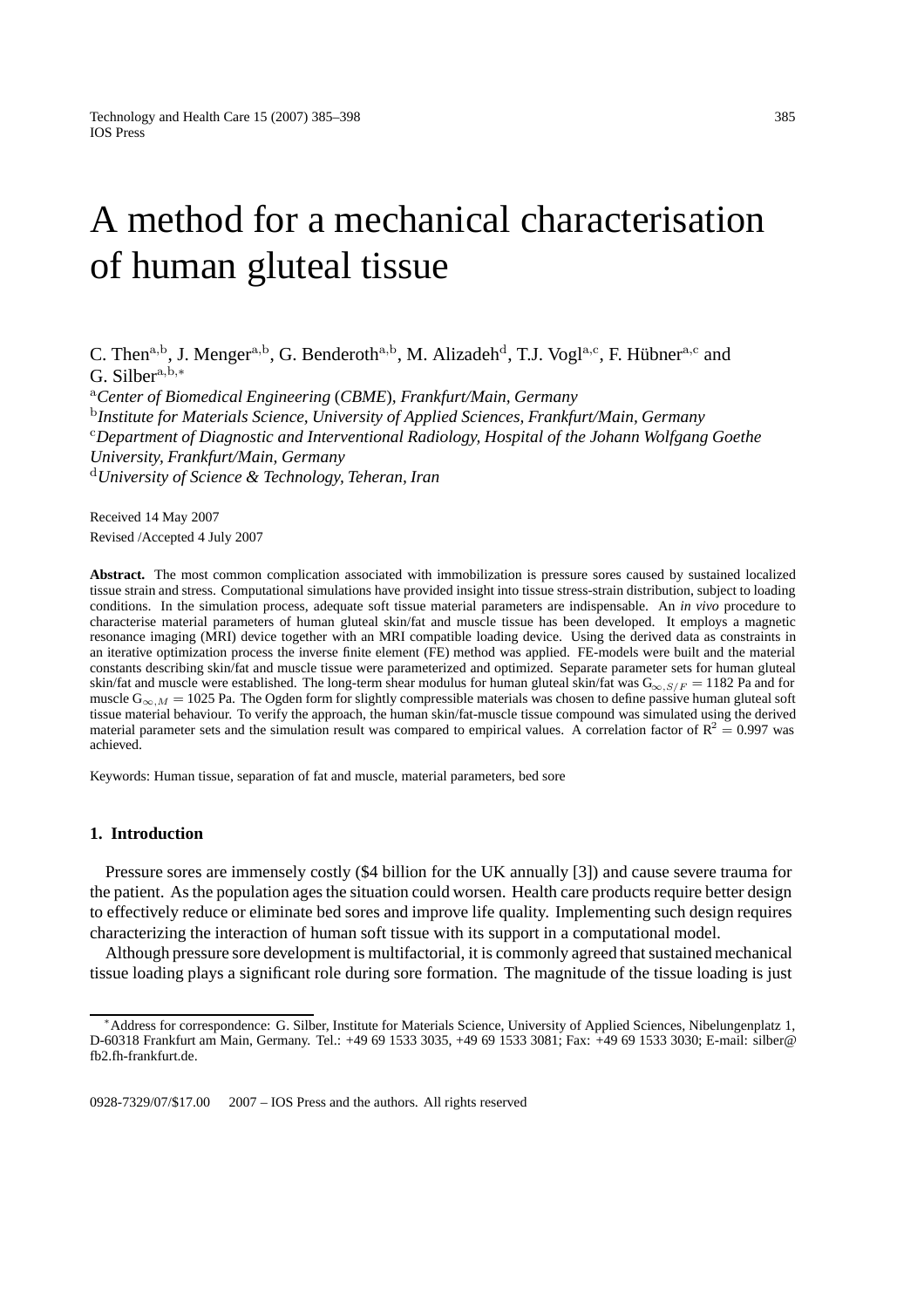as important as the duration of the applied load in estimating the risk of developing pressure sores [12]. It is believed that pathological stress and strain distribution leads to limitation of the nutritive blood flow to the microvasculature. Hypoxic injury to the affected cells and breakdown of the metabolic cell processes are the consequence [11,24]. Observational studies have shown that most pressure sore development is a progressive process originating from deep subdermal layers, spreading to superficial dermal and then epidermal layers [23]. This has been confirmed by Linder-Ganz and Gefen [15] who showed that deeper muscle tissue exhibits a higher sensitivity to pressure related injuries than more superficial tissues.

Employing computational simulation methods which take human anatomy and mechanical soft tissue properties into account, the stress-strain distribution subject to body-weight loading in a seated or recumbent position can be visualized and quantified in deeper tissue areas. Several empirical studies investigating the stress-strain state of human soft tissue have been carried out, relying on material parameters which have been derived with different methods. Specifically, buttock indentation tests have been performed by Todd and Thacker [32] and the soft tissue compound was assumed to be linearly elastic  $(E = 15.2 \text{ kPa}, \nu = 0.49 \text{ for simple male})$ . Based on animal studies, Oomens et al. [20] used rat data to represent human muscle tissue ( $\mu_1 = 12$  kPa,  $\alpha_1 = 30$ ) and skin parameters ( $\mu_1 = 16$  kPa,  $\alpha_1 = 10$ ) derived from pig experiments using the Ogden form for incompressible materials. Fat parameters were assumed ( $\mu_1 = 20$  kPa,  $\alpha_1 = 5$ ). In an additional study of Oomens et al. [19], again, animal data was employed as a basis for the investigation. Using a neo-Hookean material model, Sun et al. [29,30] made assumptions for the material properties of skin ( $E = 0.85$  MPa), fat ( $E = 0.01$  MPa) and muscle  $(E = 0.126$  MPa) using a Poisson's ratio of  $\nu = 0.485$ . Literature based parameters were used in a recent study by Lim et al. [13] using the Mooney-Rivlin material model to describe human soft tissue behaviour. Linder-Ganz and Gefen [14] used a neo-Hookean material model employing material data of porcine gluteal muscles as well as skin/fat data from indentation testing and downsized the instantaneous material constants to obtain the long-term material response. Following a combined MRI-numerical approach, they used MRI tissue deformation data as a boundary constraint to solve the FE-model for the imaged conditions.

Experimental methods evaluating the elastic properties of human soft tissue in superficial dermal regions *in vivo* have been presented by Gefen et al. [7] and Aoki et al. [2]. Whereas the latter used suction cup or pipette aspiration devices to evaluate the elastic modulus, Gefen et al. developed a tissue stiffness measurement method to evaluate human tissue properties near the body surface, finding plantar soft tissue to be in the following range for the elastic modulus:  $E = 27 - 162$  kPa.

Measurements to characterise deeper human soft tissue regions do not permit the classical experimental set-up e.g. tensile or shear testing. Therefore, several methods have been presented in the past to overcome the obstacle of not being able to measure *ex vivo*. While *ex vivo*measurements guarantee defined boundary conditions, one difficulty when applying *in vivo* loading is keeping track of the deformed boundaries of the tissue layers as well as the forces acting at the tissue layer surfaces. To overcome this difficulty, combined methods using image processing, measuring and numerical techniques have been proposed. A basic idea in the numerical process was to parameterize the material constants and iteratively solve for the imaged boundary conditions, with the objective of minimizing simulation vs. experimental deviation. The parameter set minimizing the objective function sufficiently characterizes the material behaviour subject to the considered test conditions. This approach termed inverse finite element method (iFEM) has been successfully applied by many researchers determining human tissue parameters. Vuskovic et al. [34] presented an *ex vivo* method applied to a pig kidney using iFEM. Applying an iterative optimization method based on an optimizations algorithm by Nelder and Mead, Schrodt et al. [26] evaluated tissue properties of the human heel proposing the following material parameters for the longterm tissue behaviour ( $\mu_1 = 7.422$  kPa,  $\alpha_1 = 27.81$ ,  $D_1 = 2.695$  MPa<sup>-1</sup>,  $\nu = 0.495$ ) based on the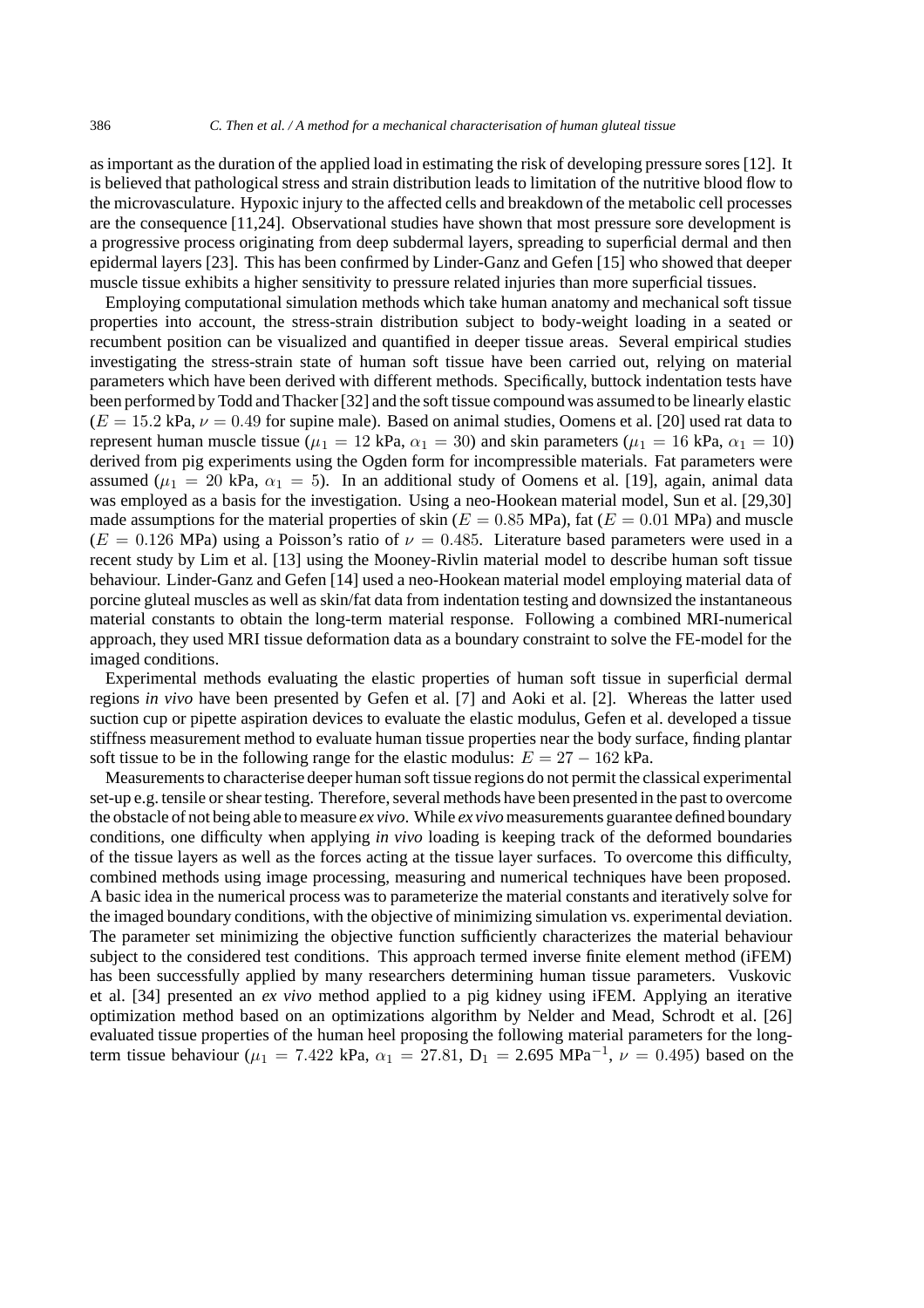Ogden form for slightly compressible materials. A numerical-experimental method has been presented by Oomens et al. [21]. It consisted of optically tracking displacement markers attached to a loaded specimen and iteratively simulating the procedure by parameterizing the material constants. The objective was to minimize the deviation of the numerically obtained nodal displacements from their corresponding tracked marker displacements. A possible appliance in mechanical characterization of biological materials was assumed. Similarly, a possible basic concept has been introduced and proposed for application to human tissue by Tada et al. [31]. They used a coupled iterative MRI-FE-method, deforming a layered rubber block and tracking the material deformation.

Besides numerical techniques, both image processing as well as indentation testing are commonly used and well-established approaches to evaluate geometrical displacement, as well as force-displacement of human soft tissue [7,14,28–30,32].

The studies reviewed above have comprehensively presented the use of computational simulations of the stress-strain state inside human soft tissue and the deployed material properties. Techniques and efforts to derive human soft tissue parameters have also been described. However, there is still a paucity of information on human material parameters characterizing human long-term gluteal fat and muscle tissue properties in deeper tissue regions, which account for large deformations. Although many studies rely on (short-term) animal tissue data, there is lacking verification of long-term tissue material parameters gained from *ex vivo* animal testing with *in vivo* long-term human tissue material data.

The approach presented in this investigation is based upon a combined method including MR-imaging data as well as the iFEM-technique and indentation testing. It demonstrates how long-term human gluteal tissue parameters of skin/fat (skin and fat were considered as combined) and muscle can be derived *in vivo*. To model human soft tissue behaviour and account for large tissue deformations, the constitutive equation for non-linear, hyperelastic, slightly compressible materials, proposed by Ogden, was used. The present approach was to apply a stepwise and cyclic loading and unloading of the gluteal tissue by indentation testing, thereby achieving distinct tissue relaxation with the aim of separating the elastic from the inelastic material properties. The mechanical behaviour of human skin/fat and muscle was observed separately to obtain separate force-displacement curves for the two tissue components, serving as constraints in the parameter optimization process. This approach allowed the evaluation of separate material parameters for human skin/fat and muscle. Eventually, the derived material parameters permitted a comparison of *in vivo* long-term human gluteal material constants with *ex vivo* long-term animal experimental data.

## **2. Methods**

The experimental protocol was approved by the ethical committee of the Hospital of the Johann Wolfgang Goethe University of Frankfurt and informed, written consent was obtained from the volunteer participating in this investigation.

## *2.1. Force-displacement data of human fat-muscle compound*

Biological tissue is nonlinear and anisotropic, exhibiting a combination of elastic and inelastic behaviour. Relying on the finding that pressure sores in deeper tissue regions develop over minutes to several hours and in contrast, tissue stress relaxes over seconds (20–60 s) to a nearly constant level, only the long-term tissue response was accounted for in this investigation [22,27]. This requires separating elastic from inelastic tissue properties. For this purpose, a testing procedure proposed by James and Green [10], successfully applied by Hartmann et al. [9] and Lion [16] for rubber-like materials and Schrodt et al. [25] for polymer soft foams was used.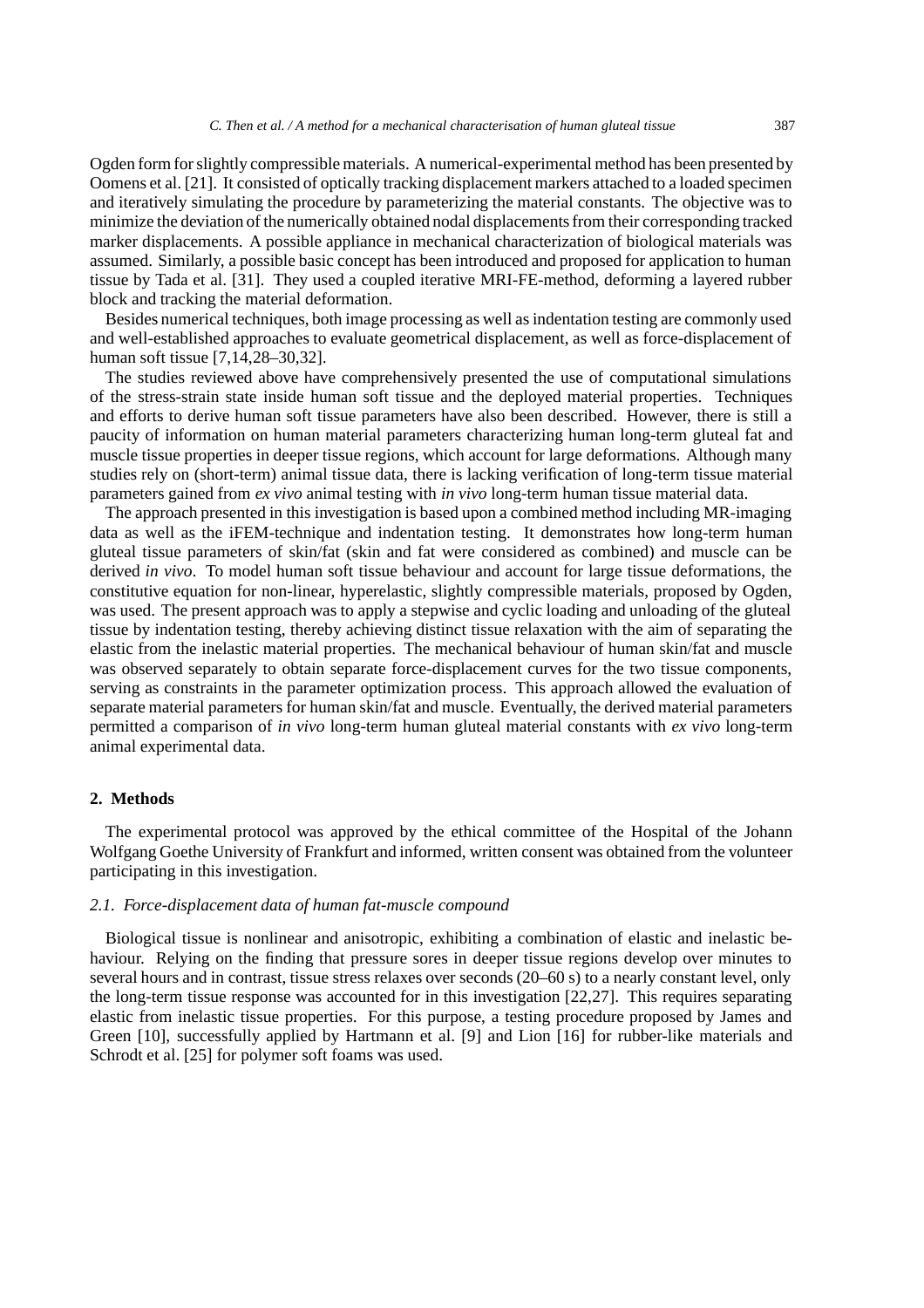

Fig. 1. (a) MR-compatible loading device, (b) Buttock loaded with a cylindrical indenter head.

#### *2.1.1. Experimental set-up*

To investigate the material behaviour of the skin-fat-muscle compound in the gluteus region, an MRcompatible loading device was developed (Fig. 1a) by which mechanical properties of the human body can be gathered *in vivo* (Fig. 1b). The apparatus ensures defined and reproducible loading and unloading and is compatible with the deployed MRI device in terms of material (PVC, AL) and dimensions (H  $\times$  $W \times D$  350  $\times$  540  $\times$  300 mm). The loading was applied via a cylindrical shaped indenter head ( $\varnothing$ 25 mm) with a head corner radius of 1 mm equipped with a 200 N force transducer (1 mV/V $\pm$ 3%). The indenter displacement was measured via an incremental TTL-rotary encoder (1024 ppr) situated in the upper part of the apparatus. To localise the position of the indentation axis in the MRI-environment for reproducibility in the FE-modelling process, tablets with a high fraction of sodium hydrate were incorporated into the indenter head, conferring a clearly detectable signal. To ensure stability during measurement, the ground frame of the apparatus was fixed to the MRI table.

#### *2.1.2. Location of the test point*

The buttock was chosen as the indentation location since the pelvic bone offers a broadly based support which can be considered as very stiff compared to the buttock skin/fat and muscle tissue. The pelvic bone provides defined boundary conditions to guarantee reproducibility in the computational model. The gluteal region exhibited sufficient skin/fat and muscle tissue to provide a clearly distinguishable borderline between (deformed) fat and muscle tissue and bone structure in the MR-images. The test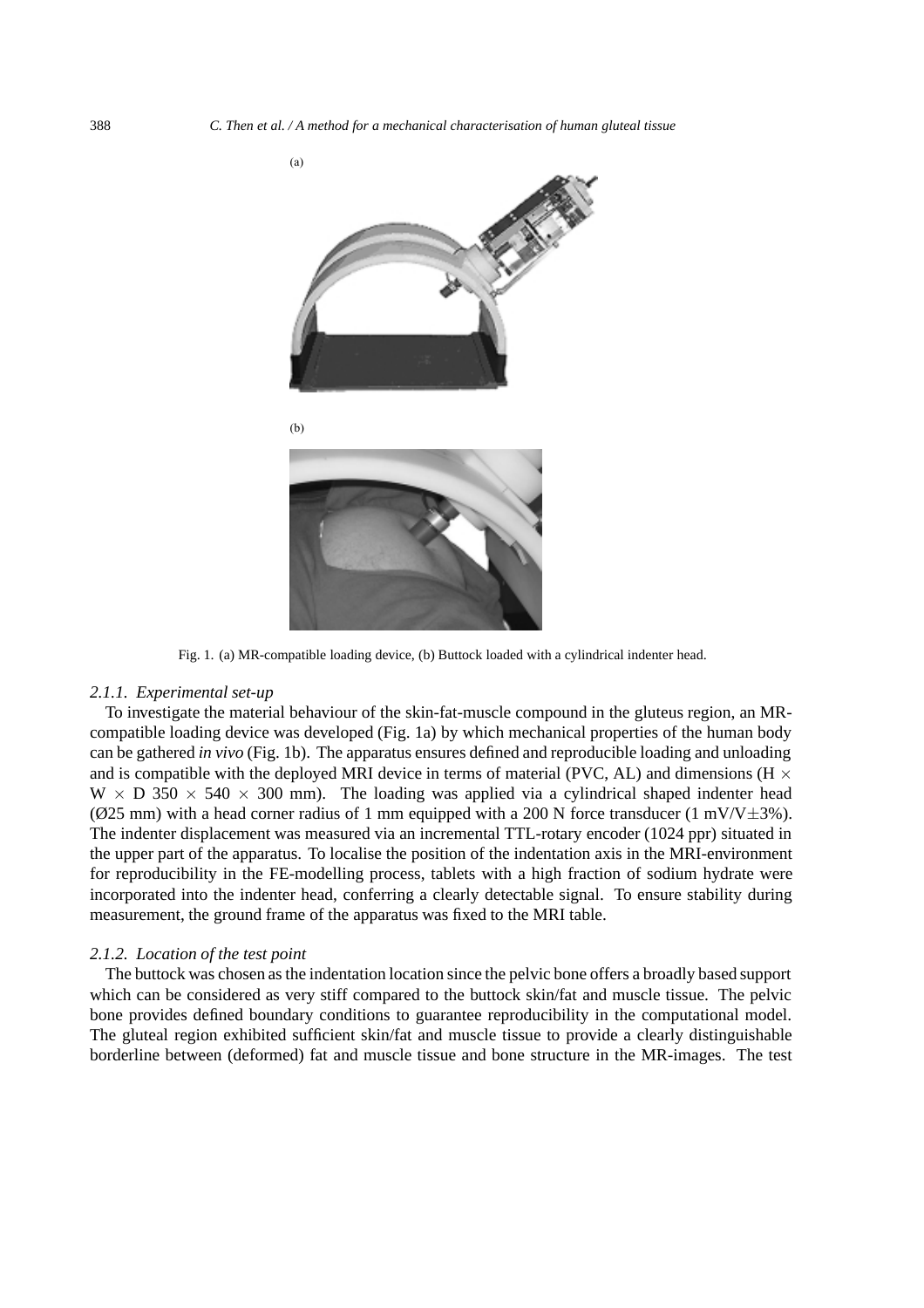

Fig. 2. Force-displacement data from a 35 year old male subject recorded at the gluteus.

person's hip region was fixed using a plaster mold fitting tightly into the base frame of the loading apparatus and embedding the pelvis such that it could not escape the outer loading. To minimize shear effects in the muscle-bone interface as well as in the fat-muscle interface, the indenter load direction was set almost orthogonal to the pelvic bone surface. This was verified by MRI prerecordings. The location of indentation relative to the pelvic bone was primarily chosen with respect to the pelvis bone acting as a counter bearing to completely carry the compressive indenter load. Thus, the indentation axis was centred to the bone surface, being aware that the gluteus medius muscle was partially compressed along with the gluteus maximus.

#### *2.1.3. Indentation test*

With the objective of separating the elastic from the inelastic tissue material properties, a stepwise and cyclic loading and unloading of the passive gluteal tissue with the subject in a procumbent, relaxed position was performed. A constant velocity (2 mm/s) was maintained with a total tissue indentation of 44 mm, while indenter force and indentation displacement were recorded, Fig. 2.

To eliminate frictional effects, the indenter was lubricated. After each deformation step, a holding time of two minutes was maintained where the indenter displacement was held constant and the tissue responded with a relaxation process. The force-displacement values reached after each holding period are referred to as termination points. The force values of the termination points almost reached a state of equilibrium. Corresponding termination points of the loading and unloading paths indicate the range comprising the pure elastic tissue behaviour and served as basic input for parameter identification. At maximum indenter displacement, tissue unloading was performed corresponding to the loading procedure.

The displacement increment sizes (0-5-5-10-10-10-4 mm) of the loading and unloading cycle were chosen to accommodate the total experimental time including seven MR sessions and test apparatus management. The first two increments intended to give higher resolution of the initial curve slope, providing minor force increase, whereas the magnitude of the last increment was due to limitation of the load impact on the test person. The maximum indenter displacement assured an intense ascent of the indentation force in order to capture a wide range of gluteal tissue behaviour.

## *2.2. MR-imaging and separation of in vivo human fat and muscle properties*

## *2.2.1. MR-imaging*

Transversal MR-images of the unloaded and stepwise loaded tissue in the gluteus region were performed as depicted in Fig. 3 for the initially undeformed configuration and the last deformation state at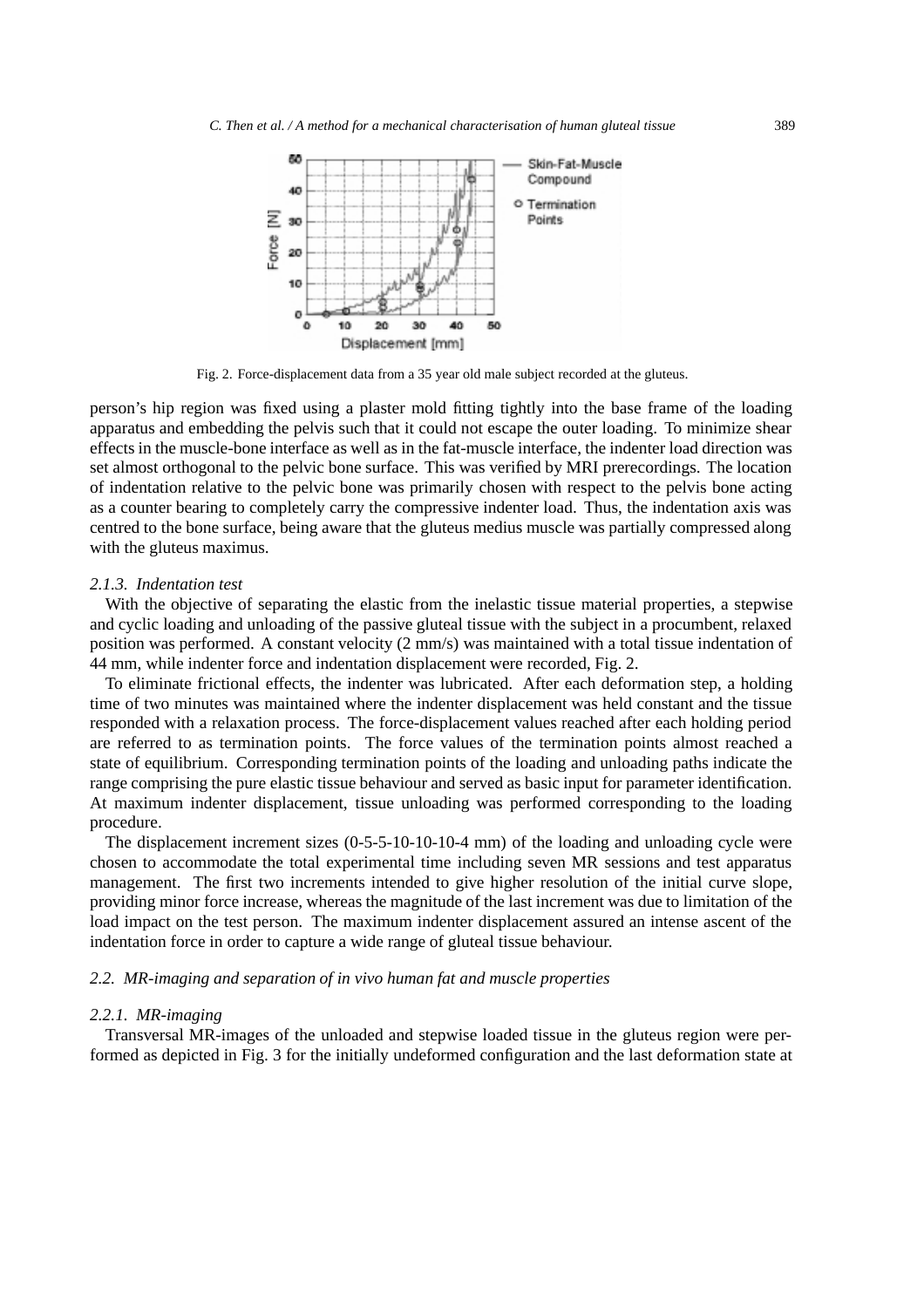390 *C. Then et al. / A method for a mechanical characterisation of human gluteal tissue*



Fig. 3. Transversal MR-images of the buttock region showing tissue deformation at (a) 0.0 mm and (b) 44 mm indenter displacement.

 $\Delta = 44$  mm. The tablets incorporated into the indenter head are displayed by the light spots  $\Box$  found at the lower left corner of Fig. 3a. With the aid of the pelvic bone  $\mathbb{Z}$ , defined muscle tissue displacement and bearing of the indentation forces was achieved.

The data was acquired using a 1.5 T MAGNETOM SONATA  $\mathcal{R}$  (Siemens, Erlangen/ Germany) scanner. The slice thickness was set to 2mm without a slice gap using a matrix size of  $512 \times 512$ . To initially detect the desired indenter position, a turbo spin echo sequence with transversal orientation and a repetition time (TR) of 3000 ms and an echo time (TE) of 93 ms was applied. For the actual scan of the gluteus, a turbo spin echo sequence was used with a TR of 5000 ms and a TE of 98 ms.

The process of MR-imaging and indentation testing were combined such that after each deformation step outside the MRI coil, the table was slid into the MRI where the buttock was scanned.

#### *2.2.2. Separation of the mechanical properties of fat and muscle*

In the gluteus region, the presented approach assumed a reduction of the complex tissue compound to a two-component model consisting of a skin/fat layer and a muscle layer. As the *in vivo* indentation experiment provided one force-displacement curve and termination points representing the tissue compound, the separation of skin/fat and muscle properties is based on the assumption of unique indenter force transmission through both tissue layers. Thus, combining the indentation force with the displacement information of both tissue layers obtained from the MR-images, a force-displacement relation for the skin/fat and the muscle layer can be postulated.

Due to the indenter head geometry, a deformation was achieved which could be clearly reconstructed and evaluated from the MR-images. The actual thickness of the skin/fat layer  $(l_{i,F})$  and the muscle layer  $(l_{i,M})$  at each deformation step was measured along the indentation axis, Fig. 4. With respect to the undeformed initial lengths of each layer (skin/fat:  $l_{0,F} = 32$  mm, muscle:  $l_{0,M} = 58$  mm), the actual displacement of the skin/ fat layer and the muscle layer could be derived. Assigning the measured indenter forces to the corresponding displacements, the force-displacement curves depicted in Fig. 5 for gluteal skin/fat and muscle tissue were obtained.

### **3. 3D-reconstruction, mesh generation and modelling**

#### *3.1. 3D-reconstruction*

To perform a material optimization for gluteal skin/fat and muscle tissue, an FE model of the initially undeformed tissue configuration as well as the pelvic bone was built. Since the finite element mesh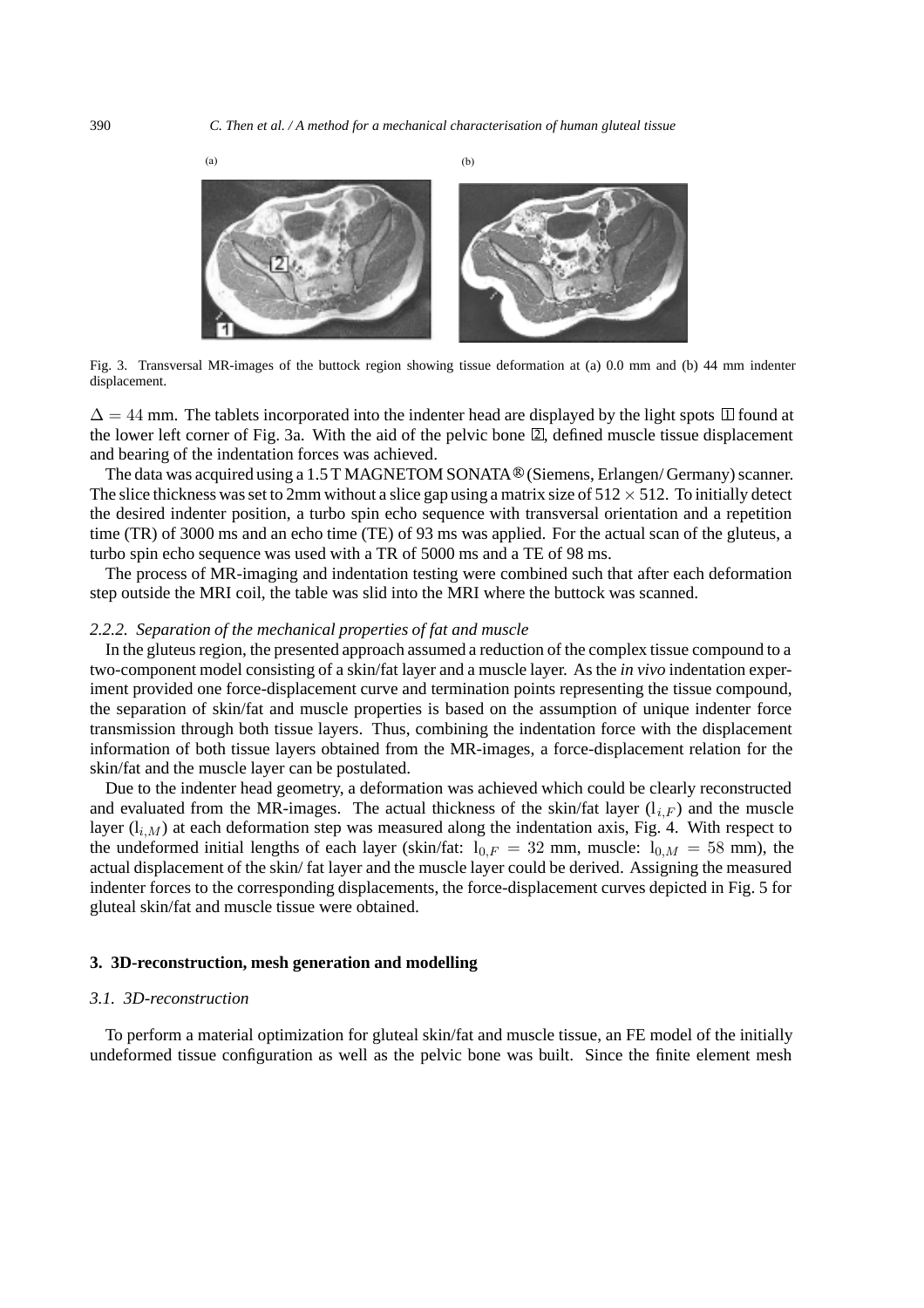

Fig. 4. Determination of the actual thicknesses of the deformed skin/fat and muscle layers.



Fig. 5. Force-displacement data of human skin-fat-muscle compound tissue with termination points and separated elastic skin/fat and muscle force- displacement curves.

relies on surface data, these were derived from the MR images for the relevant buttock region, i.e. the right buttock cheek, using the image processing tool MIMICS<sup>®</sup> (Materialise, Leuven/Belgium). The reconstructed surfaces included the initial undeformed state of fat and muscle and bone as well as the deformed fat-muscle-boundary surface of all deformation steps and the position of the indentation axis.

#### *3.2. Mesh generation*

#### *3.2.1. Compound Model*

The reconstructed surface data was meshed using the HYPERMESH® (Altair, Michigan/USA) preprocessor. Both tissue components, skin/fat and muscle, were modelled with second-order tetrahedral continuum elements. The nodes in the fat-muscle-interface as well the muscle-bone-interface were rigidly connected. Thus, relative motion between the components was not assumed since shear stress was intended to be minimized by orienting the indentation axis accordingly, as described under 2.1.2. The bone structure as well as the indenter head were modelled as rigid bodies with the bone structure fixed in space and the indenter fully constrained, except in the indentation direction.

#### *3.2.2. Skin/fat model and muscle model*

To optimize the material parameters for skin/fat and muscle, the compound model was split into one model containing the skin/fat layer and another model containing the muscle layer with pelvic bone. To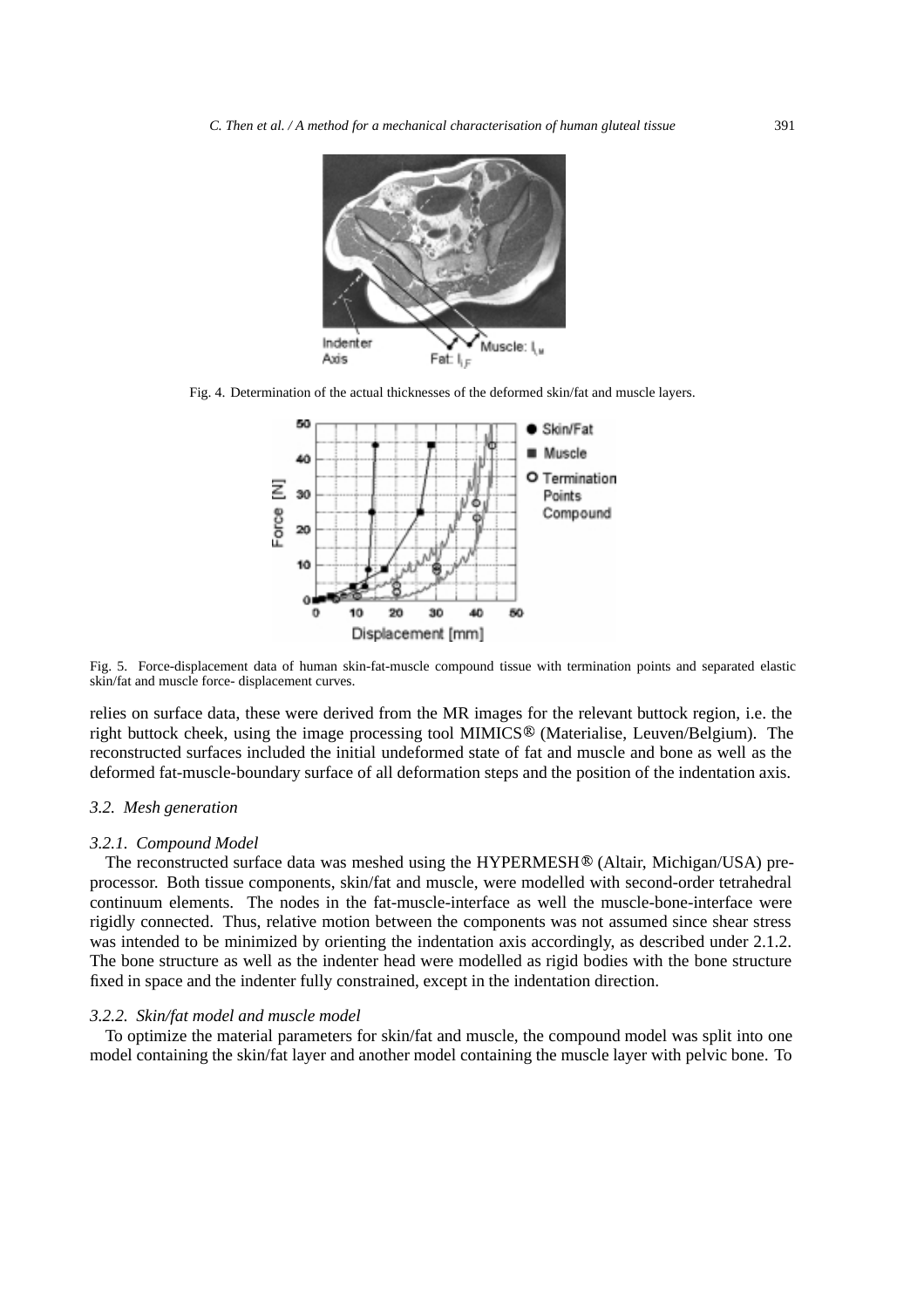

Fig. 6. (a) Muscle model (top side view) and (b) Skin/fat model (bottom side view) with prescribed nodes (highlighted), (c) Reconstructed deformed surfaces from MRI images with upper layer (skin) and deformed fat-muscle-boundary layer at an indentation displacement of 44 mm.

simulate both models separately, adequate boundary conditions were applied to both models. This was implemented by prescribing the nodes of the fat-muscle-boundary (Fig. 6c), i.e. the top surface nodes in the muscle-model (Fig. 6a) and the bottom surface nodes of the fat-model (Fig. 6b), such that they met all reconstructed fat-muscle-boundary layers of all deformation steps. The indenter head in the skin/fat model was moved accordingly. The assumption made hereby, is that the node prescriptions between the single deformed layers are normal to the particular deformed surface. Boundary conditions for the fat-muscle-boundary, i.e. the node displacements of the fat-muscle-boundary nodes were derived for the global directions via a coded routine.

## **4. Constitutive equation**

The *in vivo* indentation testing of the skin/fat-muscle compound showed a viscoelastic material behaviour. In order to describe such phenomena, generally, a viscoelastic constitutive equation is adopted.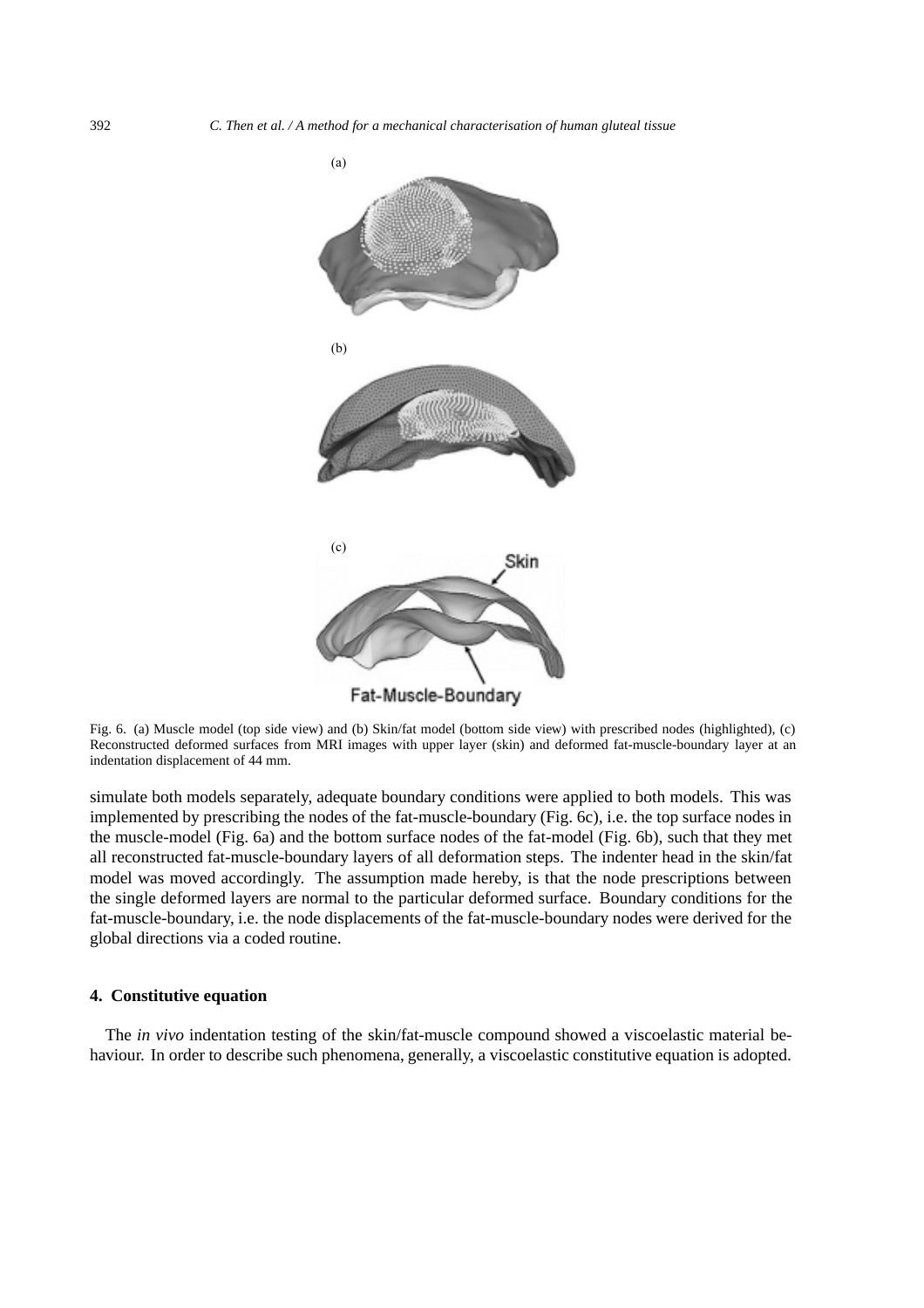

Fig. 7. Fit of the experimental data of the human gluteal (a) skin/fat tissue, (b) muscle tissue.

Viscoelastic models, in general, decompose the total stress tensor **S** into an (elastic) equilibrium stress part  $\mathbf{S}_G$  and an overstress part  $\mathbf{S}_{ov}$  representing the memory property of the material. Thus, the stress tensor can be written as  $S = S_G + S_{ov}$  as described in [8]. As previously mentioned, this study exclusively deals with the elastic properties of human tissue. Therefore, constitutive equations for hyperelasticity are permissible. For simplification, the index  $G$  in the above formula will be left out for further discussion.

The constitutive equation for nonlinear, hyperelastic, isotropic material behaviour in form of the CAUCHY stress tensor in spectral form reads [18]

$$
\mathbf{S} = J^{-1} \sum_{i=1}^{3} \lambda_i \frac{\partial w}{\partial \lambda_i} \mathbf{n}_i \mathbf{n}_i \text{ with } J = \lambda_1 \lambda_2 \lambda_3 \tag{1}
$$

with the eigenvectors  $\mathbf{n}_i$  of the left stretch tensor **V**, the principal stretches  $\lambda_i$  and the decomposed strain energy function  $w$ . For slightly compressible materials  $w$  reads

$$
w = \sum_{k=1}^{N} 2\frac{\mu_k}{\alpha_k^2} (\overline{\lambda}_1^{\alpha_k} + \overline{\lambda}_2^{\alpha_k} + \overline{\lambda}_3^{\alpha_k} - 3) + \sum_{k=1}^{N} \frac{1}{D_k} (J - 1)^{2k}
$$
 (2)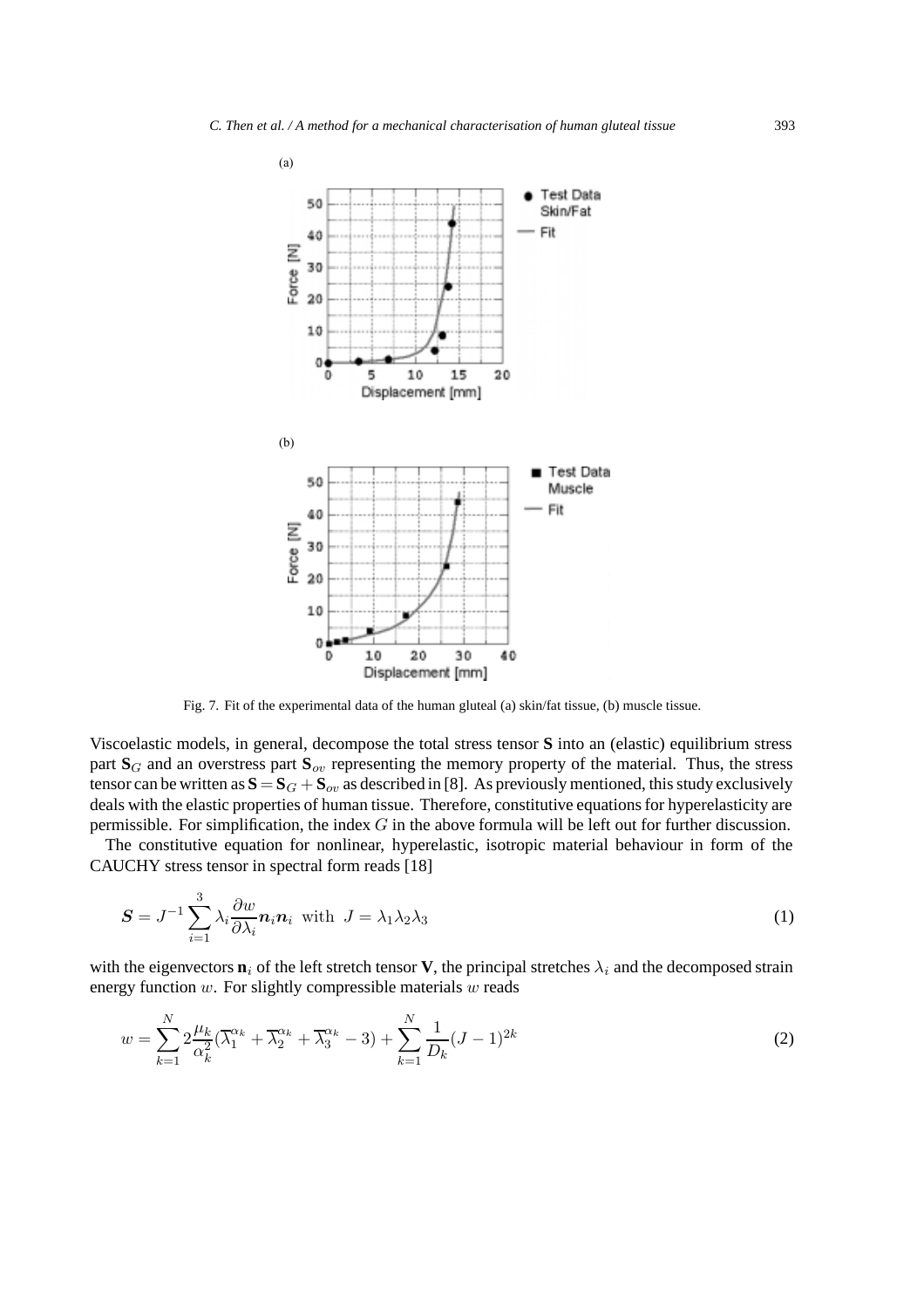where  $\alpha_k$ ,  $\mu_k$  and  $D_k$  are material coefficients and  $\overline{\lambda}_i := J^{-1/3} \lambda_i$   $(i = 1, 2, 3)$  are the modified principle stretches. The initial shear and bulk modulus  $\mu_0$  and  $K_0$  are given by [1]

$$
\mu_0 =: \sum_{i=1}^N \mu_i \text{ and } K_0 = 2D_1^{-1}
$$
 (3)

Additionally, the following relations between the Poisson's ratio  $\nu$  and the initial shear and bulk modulus and  $D_1$  hold

$$
v = \frac{3K_0/\mu_0 - 2}{6K_0/\mu_0 + 2}
$$
 and  $D_1 = \frac{3}{\mu_0} \frac{1 - 2v}{1 + v}$  (4)

With regard to Eqs (1) and (2) the following final constitutive equation for slightly compressible hyperelastic materials in terms of the principal stretches  $\lambda$  is obtained (for J see Eq. (1)):

$$
S = 2J^{-1} \sum_{i=1}^{3} \sum_{k=1}^{N} \left[ \frac{\mu_k}{\alpha_k} J^{-\alpha_k/3} \left( \lambda_i^{\alpha_k} - \frac{1}{3} \sum_{j=1}^{3} \lambda_j^{\alpha_k} \right) + \frac{k}{D_k} J (J - 1)^{2k - 1} \right] n_i n_i \tag{5}
$$

In this study, slight compressible material behaviour was assumed for human tissue according to Veronda and Westmann [33] and Fung [5]. Basically, constitutive equations of other forms than the OGDEN law may be used as long as they are capable of describing high deformations and distortions. These occurred in the testing procedure applied in this approach.

#### **5. Parameter optimization**

The basic idea in identifying appropriate material parameters for skin/fat and muscle which account for the test conditions is to simulate both models independently, parameterizing the material coefficients  $\alpha_k$ ,  $\mu_k$  and  $D_2$ . The Poisson's ratio which was assumed to be  $\nu = 0.495$  for both models accounting for slight compressibility was held constant during parameter optimization. Consequently,  $D_1$  was determined from  $\mu_0$  and  $\nu$  using Eq. 4b).

The optimization algorithm coded in Fortran and based on the deterministic SIMPLEX strategy [17] was coupled with the ABAQUS® (ABAQUS Inc., Rhode Island/USA) FE-solver following the inverse FE-method with the aim of finding a parameter setting which minimizes the objective function (6) subject to the following constraints: at each indenter deformation increment a) the prescribed nodes of the skin/fat and the muscle model are to meet the deformed fat-muscle-boundary surface reconstructed from the MR-images and b) simultaneously, the indenter force along the indentation axis in the skin/fat model as well as the reaction force along the indentation axis in the muscle model, both, obtained from property separation (Fig. 5), are to meet the measured force values obtained from the indentation experiment.

In this approach, the objective function  $\Phi$  is defined by

$$
\Phi := \sqrt[m]{\sum_{i=1}^{n} \left[ f(h_i; \mathbf{p}) - f_i \right]^m} \stackrel{!}{=} \text{min}
$$
\n(6)

and is to minimize the deviation of the model function, i.e. the indenter force-displacement relation obtained from the simulation, from the target function, i.e. the indenter force-displacement relation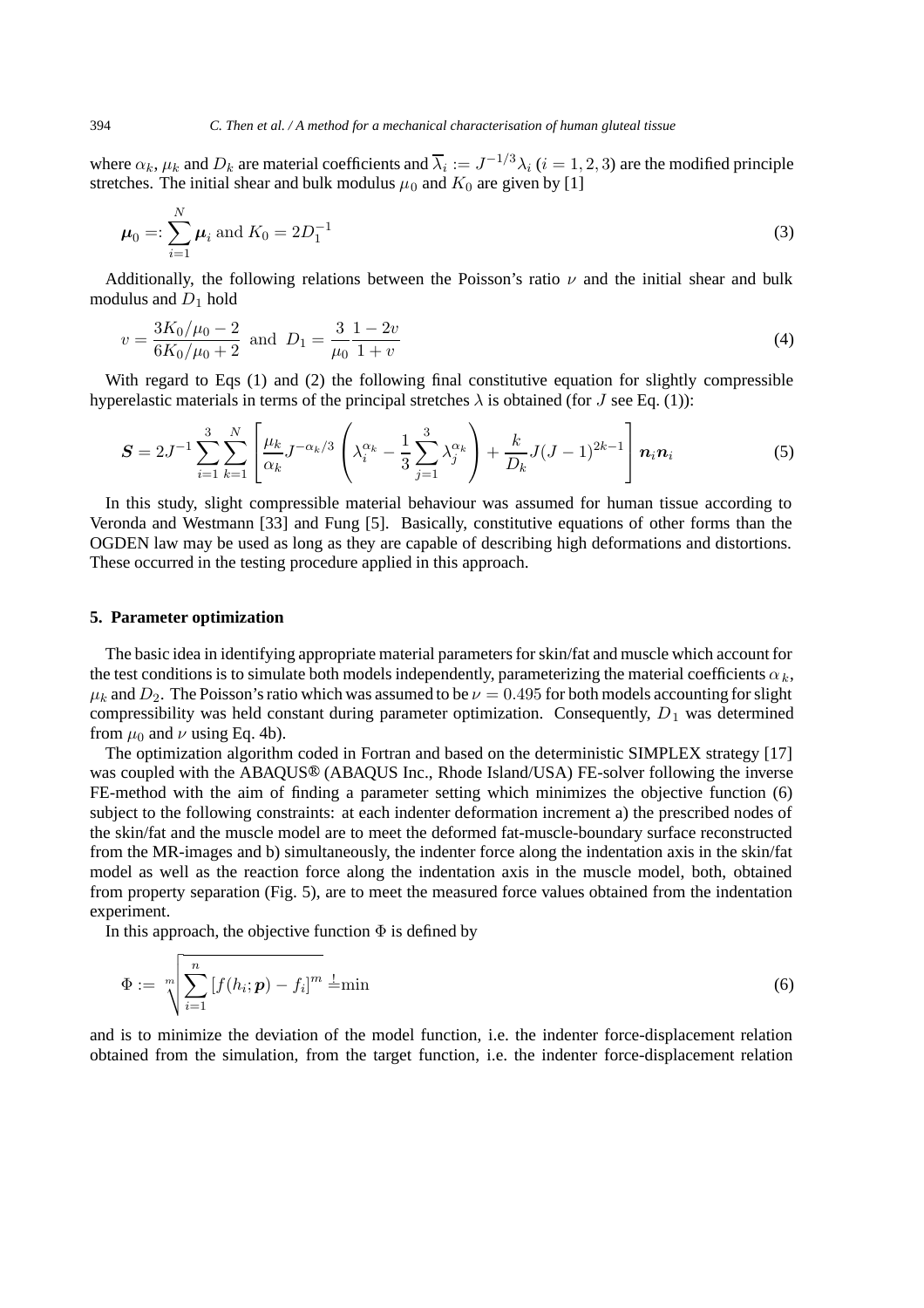| Table 1<br><i>In vivo</i> material parameters for human gluteal skin/fat and muscle tissue |                                    |                                 |                             |
|--------------------------------------------------------------------------------------------|------------------------------------|---------------------------------|-----------------------------|
| Skin/Fat                                                                                   | l-l                                | [MPa]                           | $IMPa^{-1}$ ]               |
|                                                                                            | $\alpha_{1S/F} = -0.107647E + 00$  | $\mu_{1S/F} = 0.118261E - 0.02$ | $D_{1S/F} = 0.169117E + 02$ |
|                                                                                            | $\alpha_{2S/F} = -0.318953E + 0.2$ | $\mu_{2S/F} = 0.643855E - 07$   | $D_{2S/F} = 0.476897E + 01$ |
| Muscle                                                                                     | $\alpha_{1M} = 0.1316402E + 01$    | $\mu_{1M} = 0.102571E - 0.2$    | $D_{1M} = 0.194987E + 0.2$  |
|                                                                                            | $\alpha_{2M} = -0.1835933E + 0.2$  | $\mu_{2M} = 0.145209E - 06$     | $D_{2M} = 0.166315E + 03$   |



Fig. 8. Comparison of the simulation result with the experimental data.

obtained from the indentation experiment. In Eq. (6) *n* is the number of data points  $(m, n \in R^+)$ ,  $f(h, \mathbf{p})$  is the model function,  $f_i$  are the measured data,  $h_i$  is the independent variable and **p** is the parameter vector of the model. It was found that an order of  $N = 2$  of the series expansion in (2) fitted the experimental data with sufficient accuracy.

The results of the parameter optimization for the skin/fat model (Fig. 7a) and the muscle model (Fig. 7b) in comparison with the evaluated force-displacement curves show correlation factors of  $R^2$  = 0.957 (skin/fat) and  $R^2 = 0.998$  (muscle). The steep ascent of the experimental skin/fat data at high compressions could not be captured precisely, running 148 optimization iterations. The depicted muscle data fit was achieved after 93 iterations.

In Table 1 parameter values for human gluteal skin/fat tissue and for human gluteal muscle tissues are given.

The parameter values for skin/fat and muscle tissue exhibited stable material behaviour within the maximum nominal strain range reached when simulating the maximum indenter displacement.

## **6. Results**

To verify the proposed approach, the optimized material parameters were assigned to the skin/fat and muscle parts of the compound model and the test conditions were simulated. A correlation factor of  $R<sup>2</sup> = 0.997$  was found comparing the experimental data with the simulation result, Fig. 8.

A visual comparison of the deformed tissue shape of the simulation plot at maximum indenter displacement (Fig. 9a) with the corresponding MR slice image (Fig. 9b) is depicted in Fig. 9c as a superposition of the simulation result with the MR image.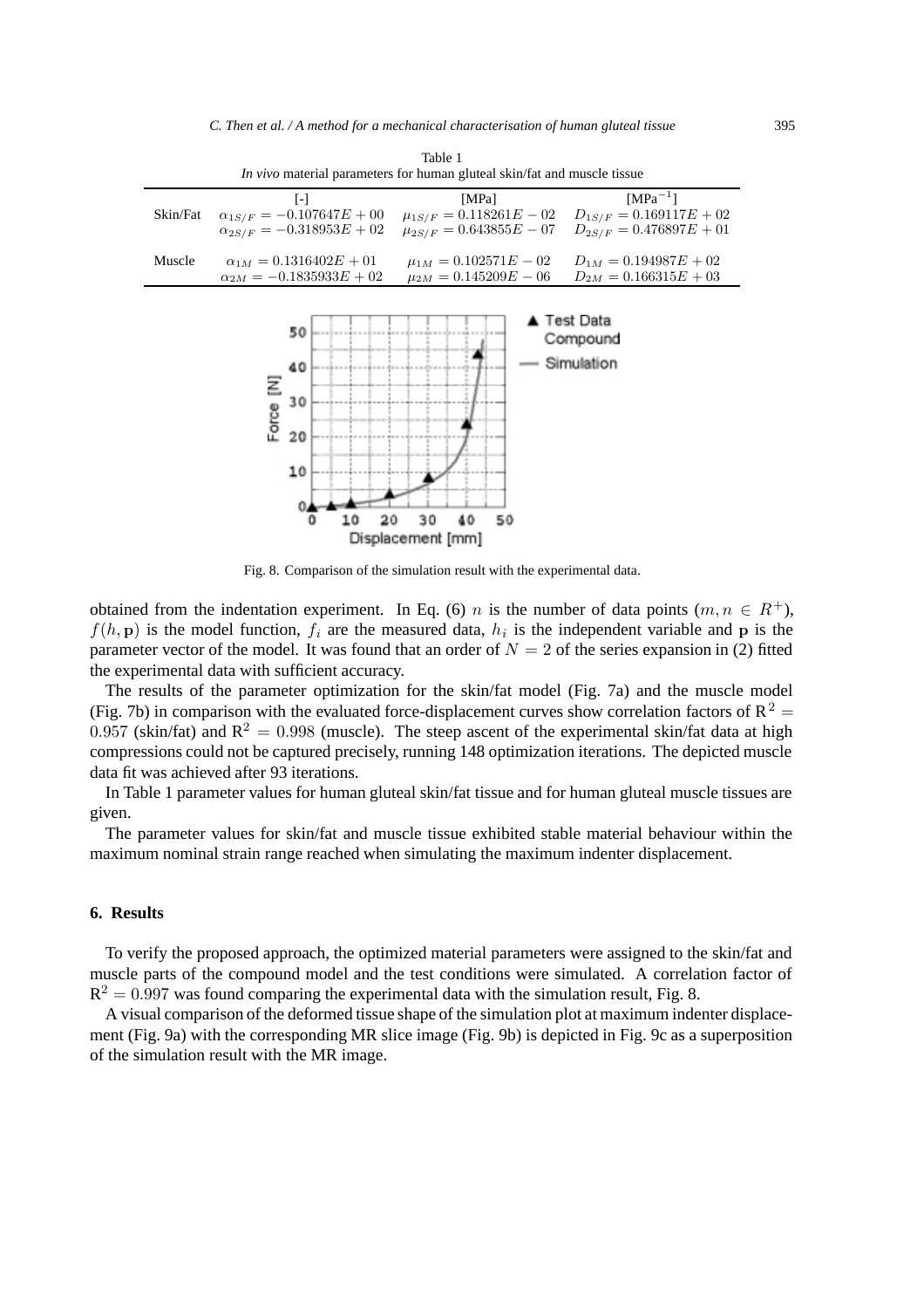



Fig. 9. Comparison of the MR image at 44 mm indenter displacement with the simulation result: (a) MR image, (b) Simulation (v. M. stress), (c) Superposition of MR image with simulation (borderline).

### **7. Discussion**

An approach has been presented whereby the material parameters can be derived for human gluteal skin/fat and muscle, *in vivo*, using a combined technique of MR-imaging and computational simulation.

The material parameters for human gluteal skin/fat and muscle have been derived independently and then used for simulating the compound model. Reasonable accordance could be shown with the test data for the value-based comparison of the force-displacement results and the visually-based comparison of the deformed tissue structure. The approach was thus validated.

Since the force constraints used for parameter optimization were based on the long-term elastic material responses of skin/fat and muscle, the optimized parameters represent fully relaxed long-term elastic material behaviour. Therefore, the long-term shear moduli for human gluteal skin/fat and muscle tissue can be calculated from the optimized parameters, using Eq. (3a) for skin/fat:  $G_{\infty,S/F} = \mu_{1,S/F} +$  $\mu_{2, S/F} = 1182$  Pa and for muscle:  $G_{\infty, M} = \mu_{1, M} + \mu_{2, M} = 1025$  Pa.

Compared to the derived long-term value for human gluteal muscle tissue, Gefen et al. [6] has reported that values for  $G_{\infty}$  for transversally loaded rat muscle tissue lay in the range of 345–730 Pa. These authors deduced that long-term transverse shear moduli of human skeletal muscles should be in the order of 250–1200 Pa. This deduction relied on *ex vivo* tensile tests of fresh human muscle fibers extracted during surgical treatment and *in vivo* elastography of human muscle. Both tests provided short-term shear moduli which are, according to Bosboom et al. [4] who employed rat tibialis anterior muscles, 1.6–2.0 times the long-term shear moduli. Palevski et al. [22] found long-term shear modulus values in the range of 700  $\pm$  300 Pa, by performing transversal *ex vivo* indentation testing on porcine gluteus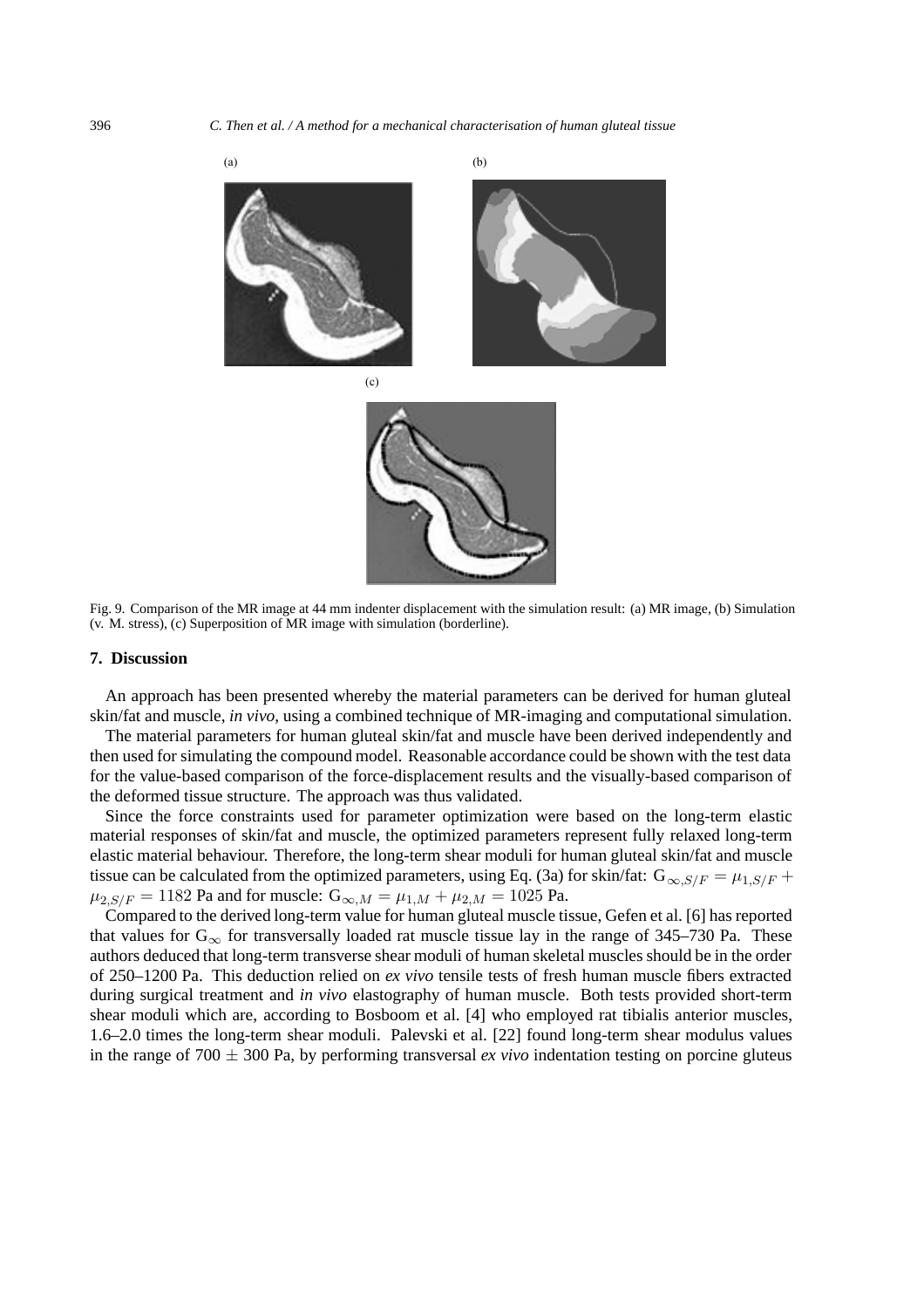muscles. Similarly to Bosboom et al., Palevski et al. have stated that for porcine gluteus muscle the instantaneous shear modulus is 7–14 times its long-term counterpart.

Derived material parameters for fully relaxed human gluteal muscle compare well with long-term shear modulus data of gluteal porcine muscle and estimations for human skeletal muscle. Comparable values for long-term shear moduli representing *in vivo* human gluteal skin and fat could not be found in the literature.

Furthermore, the corresponding long-term elastic moduli for human gluteal skin/fat and muscle soft tissue, assuming isotropic material behaviour, can be derived using the calculated long-term shear moduli as well as the relation  $E_{\infty} = 2(1+v)G_{\infty}$  for gluteal skin/fat to  $E_{\infty,S/F} = 3.53$  kPa and  $E_{\infty,M} = 3.1$  kPa for gluteal muscle tissue. These values are in accordance with the instantaneous values initially listed and used for FE simulations when downsizing the literature values with the proposed multipliers. Since tissue stress relaxes within seconds but pressure sores develop over minutes to hours, the exclusive use of instantaneous material constants will inaccurately reproduce the stress-strain distribution inside the tissue.

The mechanical tissue characterization described here leads to parameter sets for human gluteal skin/fat and muscle. These parameters, however, rely on measurements from one healthy male subject and therefore may not generally represent human gluteal soft tissue, since there may be substantial individual variability in the mechanical properties of soft tissue. To provide a parameter classification accounting e.g. for gender, age and state of health, a diverse subject study could reveal more detailed information.

The main objective of this investigation was to present a possible technique to establish biomechanical parameters for skin/fat and muscle tissue in the human gluteal region. Focus was laid upon the separation of the specific tissue components of the skin-fat-muscle compound and furthermore, the identification of the biomechanical parameters of the single tissue types. Although the derived parameters apply to only one individual, they correspond with the order of magnitude of human gluteal tissue long-term moduli as proposed in the literature stated above.

Presently, tissue characterization is being performed on a number of subjects to ratify the derived material parameter sets for human gluteal skin/fat and muscle and to provide a statistical foundation.

# **Acknowledgements**

Preparatory work for this investigation was made in the course of the project "Mechanische Charakterisierung humaner Weichgewebe (MeChum)" funded by the "Bundesministerium für Forschung und Technologie" of the Federal Republic of Germany.

## **References**

- [1] ABAQUS, User's Manual, Version 6.1, Hibbitt, Karlsson and Sorensen, 2002.
- [2] T. Aoki, T. Ohashi, T. Matsumoto and M. Sato, The pipette aspiration applied to the local stiffness measurement of soft tissues, *Ann Biomed Eng* **23** (1997).
- [3] G. Bennett, C. Dealey and J. Posnett, The cost of pressure ulcers in the UK, *Age and Ageing* (2004).
- [4] E.M. Bosboom, M.K. Hesselink, C.W. Oomens, C.V. Bouten, M.R. Drost and F.P. Baaijens, Passive Transverse Mechanical Properties of Skeletal Muscle Under In Vivo Compression, *J Biomech* (2001).
- [5] Y.C. Fung, *Biomechanics: Mechanical Properties of Living Tissues*, Springer-Verlag, New York, 1993.
- [6] A. Gefen, N. Gefen, E. Linder-Ganz and S.S. Margulies, In Vivo Muscle Stiffening Under Bone Compression Promotes Deep Pressure Sores, *ASME J Biomech Eng* (2005).